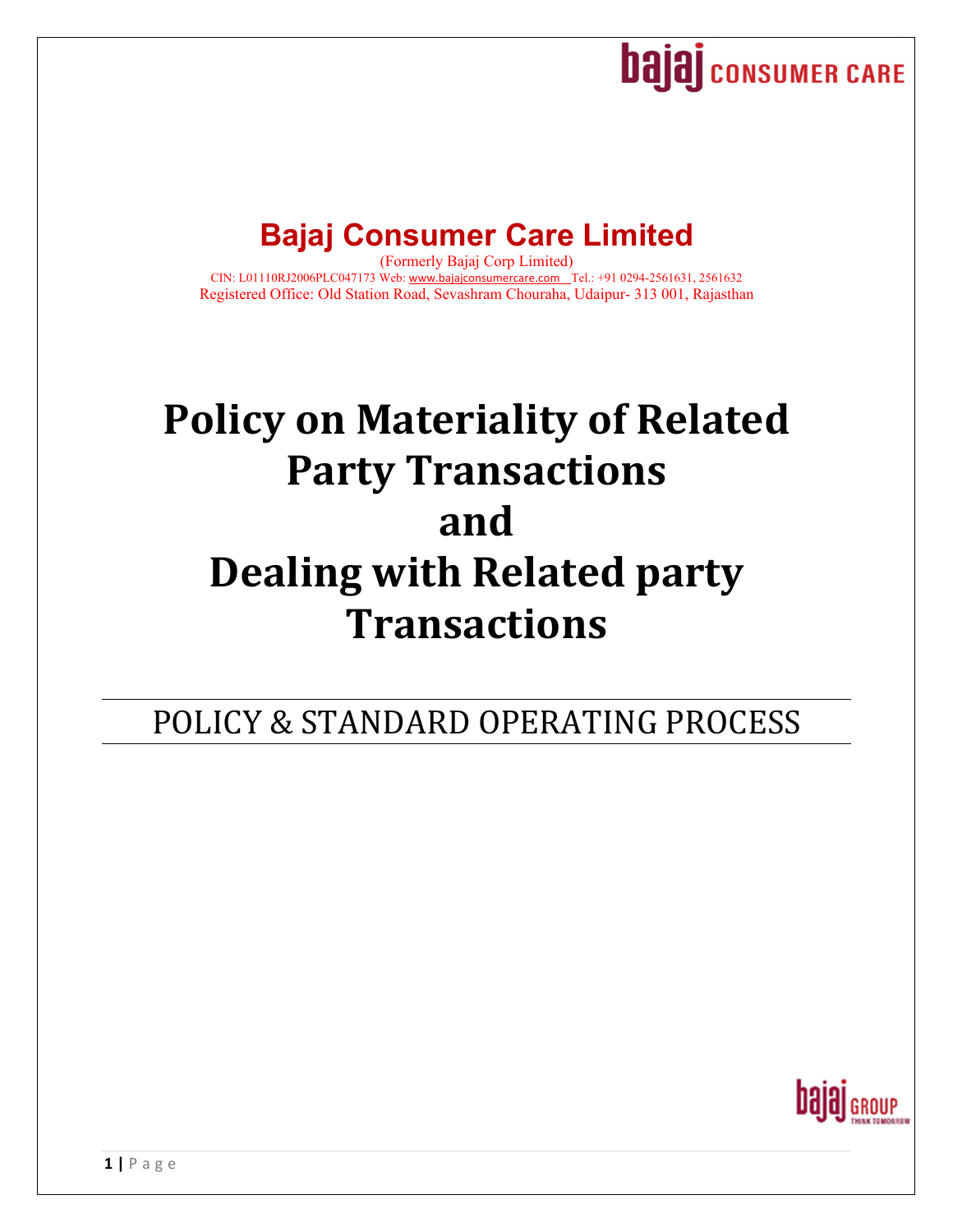# **Contents**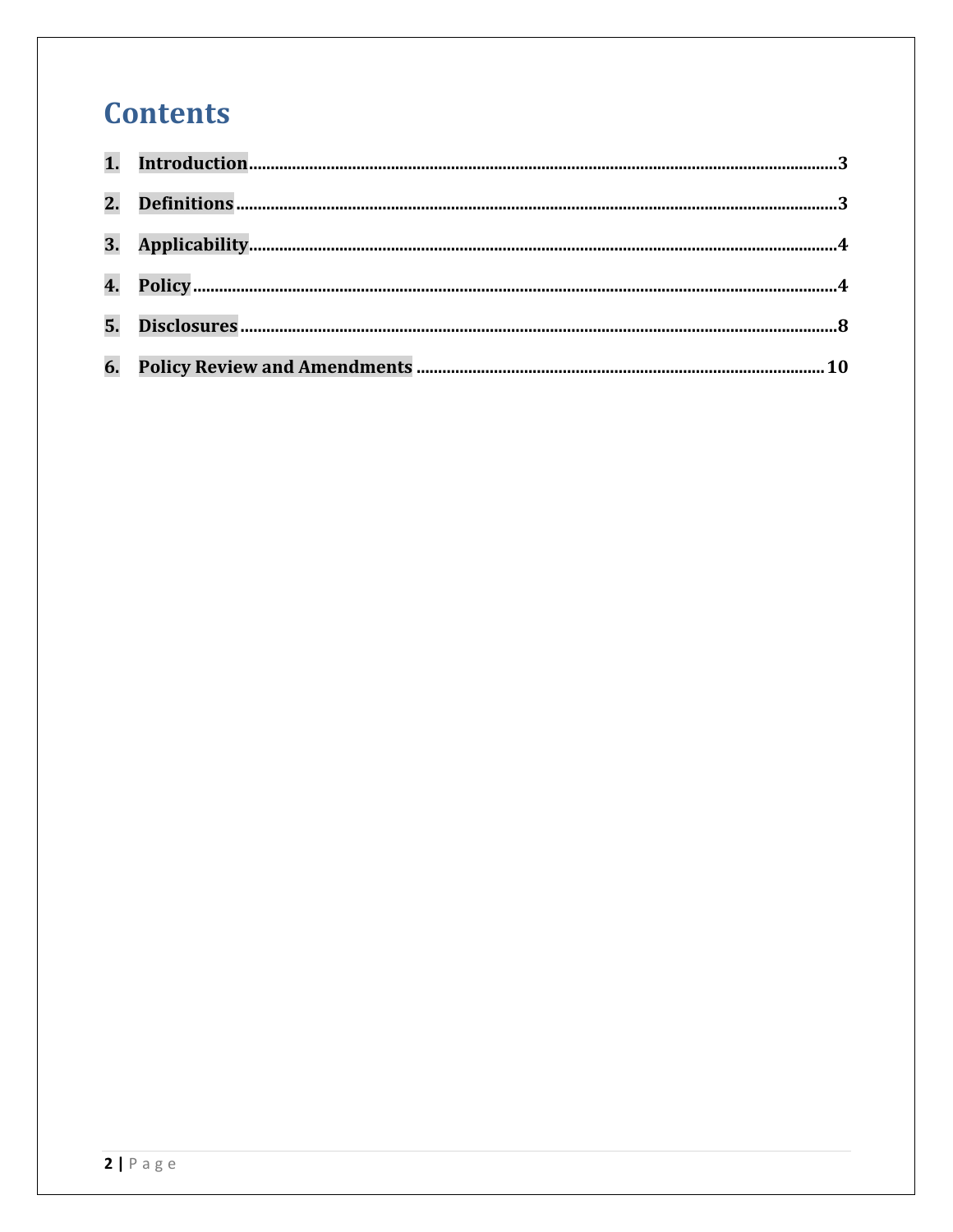### 1. **Introduction**

In accordance with the Act and the Listing Regulations, the Board has adopted a policy on Materiality of Related Party Transactions and dealing with Related Party Transactions.

### **2. Definitions**

- (i) **"Act"** shall mean the Companies Act, 2013 and the rules made thereunder, as amended from time to time.
- (ii) **"Arm's Length Transactions"** means a transaction between two Related Parties that is conducted in the same manner in which that there is no conflict of interest.
- **(iii) "Audit Committee or Committee"**
- **(iv) "Board"** shall mean Board of Directors of the Company.
- **(v) "Company"** shall mean Bajaj Consumer Care Limited.
- **(vi) "Control"** shall have the same meaning as defined in SEBI (Substantial Acquisition of Shares and Takeovers) Regulations, 2011
- (vii) **"Key Managerial Personnel"** means key managerial personnel as defined under the Companies Act, 2013 and includes
	- Chief executive officer or the Managing Director or the Manager;
	- Company Secretary;
	- Whole-time Director;
	- Chief Financial Officer:
	- Such other officer, not more than one level below the directors who is in whole-time employment, designated as key managerial personnel by the Board; and
	- such other officer as may be prescribed under the Act
- **(viii) "Listing Regulations"** shall mean the Securities and Exchange Board of India (Listing Obligations and Disclosure Requirements) Regulations, 2015, as amended.
- (ix) **"Material Related Party Transaction"** means a transaction with a Related Party shall be considered material if the transaction / transactions to be entered into individually or taken together with previous transactions during a financial year, exceeds ten percent of the annual consolidated turnover of the Company as per the last audited financial statements of the Company.
- **(x) Ordinary course of Business" shall** mean a transaction undertaken by the Company in the ordinary course of business which includes **:** 
	- A transaction carried out in the normal course of business envisaged in accordance with Memorandum of Association of the Company as amended from time to time;
	- Historical practice with a pattern of frequency; or
	- Common commercial practice; or
	- Meets any other parameters/criteria as decided by Board/Audit Committee.
- (xi) **"Related Party"** means Related Party as defined under the Companies Act, 2013, Listing Regulations and/ or under the applicable accounting standards, as amended from time to time.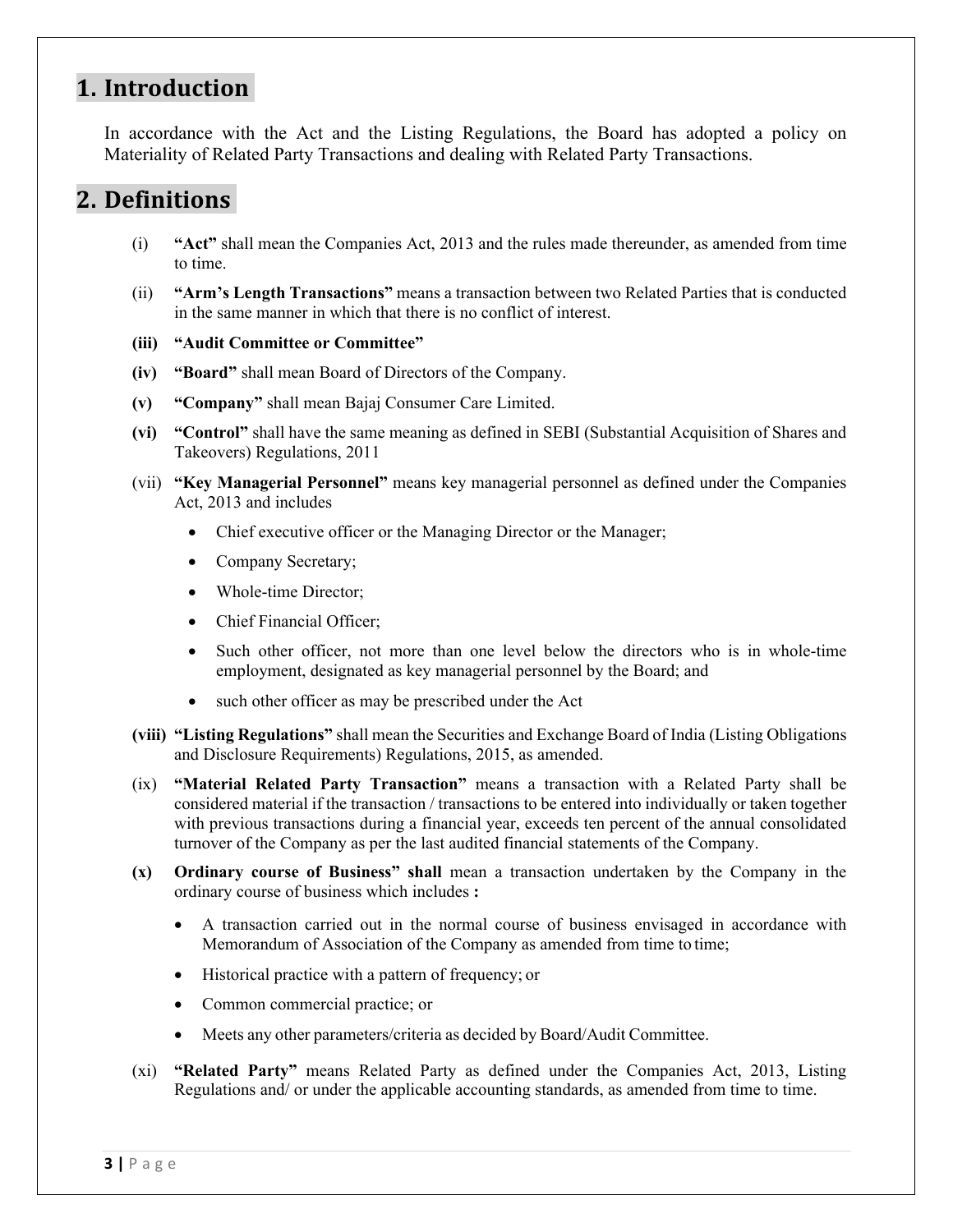(xii) **"Related Party Transaction"** means any transaction directly or indirectly involving any Related Party which is a transfer of resources, services or obligations between a Company and a Related Party, regardless of whether a price is charged.

*"Explanation: A "transaction" with a Related Party shall be construed to include single transaction or a group of transactions in a contract."* 

(xiii) **"Relative"** means relative as defined under the Companies Act, 2013, as amended from time to time.

### **3. Applicability**

This Policy applies to transactions between the Company and one or more of its Related Parties. It provides a framework for governance and reporting of Related Party Transactions including material transactions.

Transactions covered by this policy include any contract or arrangement with a Related Party with respect to transactions defined hereunder as "Related Party Transaction".

### **4. Policy**

### **4.1 Identification of Related Party Transactions**

The Responsible Person (Company Secretary/ Chief Financial Officer) shall at all times maintain a database of Company's Related Parties containing the names of individuals and Companies, identified on the basis of the definition set forth in Definition Clause above, along with their personal/Company details including any revisions therein.

The Related Party List shall be updated whenever necessary and shall be reviewed at least once a year, as on 1st April every year.

Responsible Person shall collate the information, coordinate and send the Related Party List to the concerned employees which may include MD, CEO, Business Heads, Branch Heads, the Finance & Accounts Department and Statutory Auditors and who he believes might be in the position to conduct or know of the possible conduct of Related Party Transactions.

Functional departmental heads shall submit to the CFO and Company Secretary the details of proposed transaction with details/draft contract/ draft agreement or other supporting documents justifying that the transactions are on arms' length basis in an ordinary course of business at prevailing market rate. Based on this note, Company Secretary will appropriately take it up for necessary prior approvals from the Audit Committee at its next meeting and convey back the decision to the originator. The suggested list of records and supporting documents is detailed separately in this policy.

For the purpose of implementing the provisions under this Policy, the Board and the Audit Committee of Directors of the Company shall receive timely, full and sufficient information about the Transactions covered under this Policy.

In determining, whether to approve or not a Related Party Transaction, the Board will take into account, among other factors, recommendations of the Audit Committee, whether the said Transaction is in the interest of the Company and its stakeholders and there is no actual or potential conflict of interests between the Related Parties.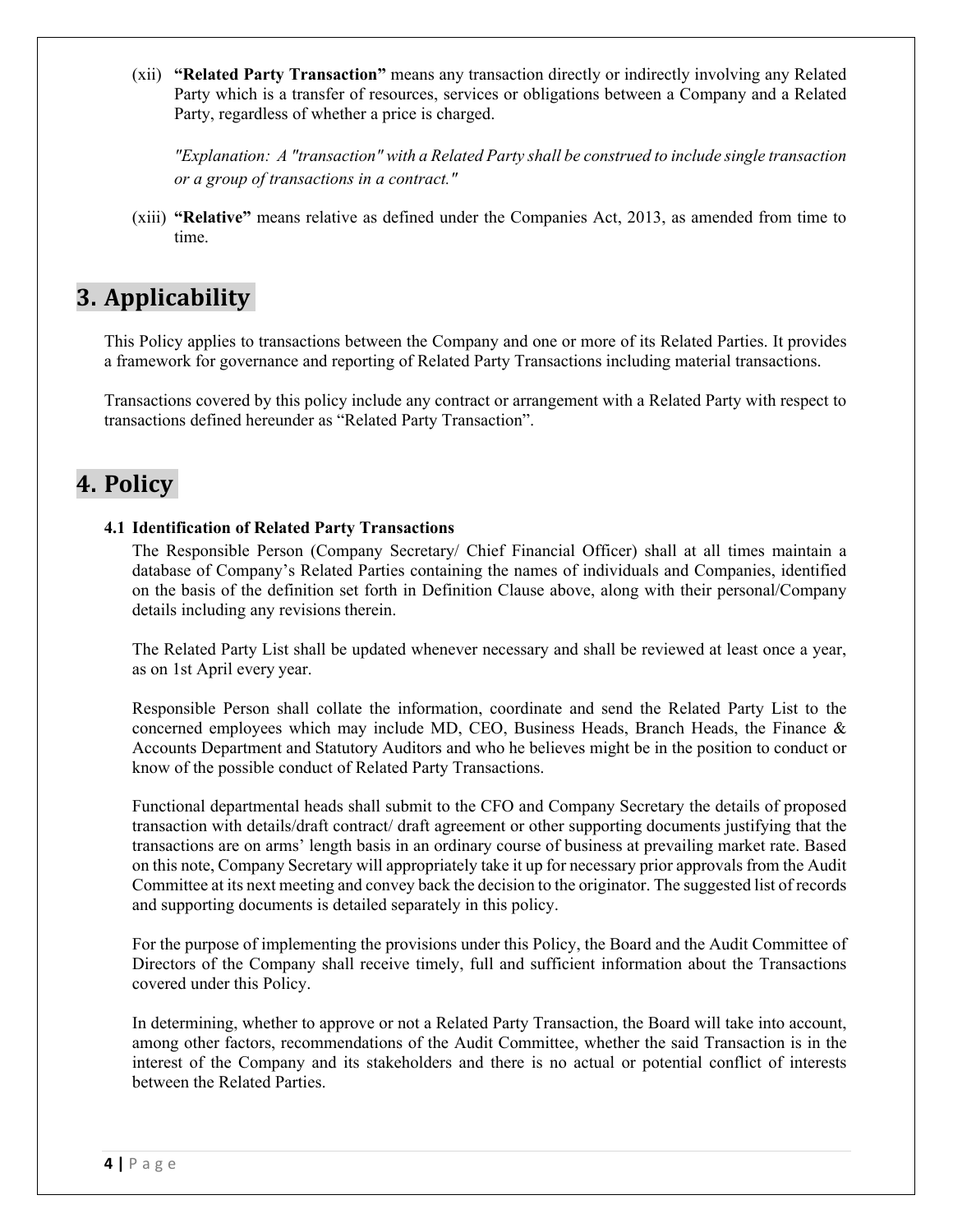### **4.2 Materiality Thresholds for RPTs**

| <b>Nature of Transactions</b>                                                                                                                               | <b>Materiality as per</b><br><b>Companies</b>                                                                     | <b>Materiality as per Listing</b><br><b>Regulation</b>                                  |
|-------------------------------------------------------------------------------------------------------------------------------------------------------------|-------------------------------------------------------------------------------------------------------------------|-----------------------------------------------------------------------------------------|
| Sale, purchase or supply of any<br>goods or materials directly or<br>through appointment of agents                                                          | exceeding 10% of Turnover*<br>or Rs. 100 Crores, whichever<br>is lower                                            | All transactions with one party<br>exceeding 10% of the annual<br>consolidated turnover |
| Selling or otherwise disposing<br>of, or buying, property of any<br>directly<br>through<br>kind<br><sub>or</sub><br>appointment of agents                   | exceeding 10% of the net<br>worth* or Rs. 100 Crores,<br>whichever is lower                                       | All transactions with one party<br>exceeding 10% of the annual<br>consolidated turnover |
| Leasing of property of any kind                                                                                                                             | exceeding 10% of the net<br>worth* or exceeding $10\%$ of<br>the turnover* or Rs. 100 Crore<br>whichever is lower | All transactions with one party<br>exceeding 10% of the annual<br>consolidated turnover |
| Availing or rendering of any<br>services directly or<br>through<br>appointment of agents                                                                    | exceeding 10% of Turnover*<br>or Rs.50 Crores, whichever is<br>lower                                              | All transactions with one party<br>exceeding 10% of the annual<br>consolidated turnover |
| Appointment to any office or<br>place of profit in the Company,<br>subsidiary Company<br><b>or</b><br>its<br>associate Company at a monthly<br>remuneration | exceeding two and half lakh<br>rupees (Rs.2,50,000)                                                               | All transactions with one party<br>exceeding 10% of the annual<br>consolidated turnover |
| Remuneration for underwriting<br>the subscription of any securities<br>or derivatives thereof of the<br>Company                                             | $1\%$ of the net<br>exceeding<br>worth*                                                                           | All transactions with one party<br>exceeding 10% of the annual<br>consolidated turnover |
| Payments to a related party with<br>respect to brand usage or royalty                                                                                       | exceed two percent of the<br>annual consolidated turnover*                                                        | All transactions with one party<br>exceeding 10% of the annual<br>consolidated turnover |

\* as per Audited financial statements of the preceding financial year.

Provided that in the event of a conflict between the Companies Act, 2013, as amended and the Listing Regulations for determining the threshold for materiality of a Related Party Transaction, the provision prescribing a higher threshold shall prevail.

### **4.3 Review and approvals of Related Party Transactions**

### **(i) Audit Committee**

a) Every Related Party Transaction shall be subject to the prior approval of the Audit Committee, whether at a meeting or by resolution by circulation or any other manner as provided by the Companies Act, 2013 and rules made thereunder read together with the secretarial standards.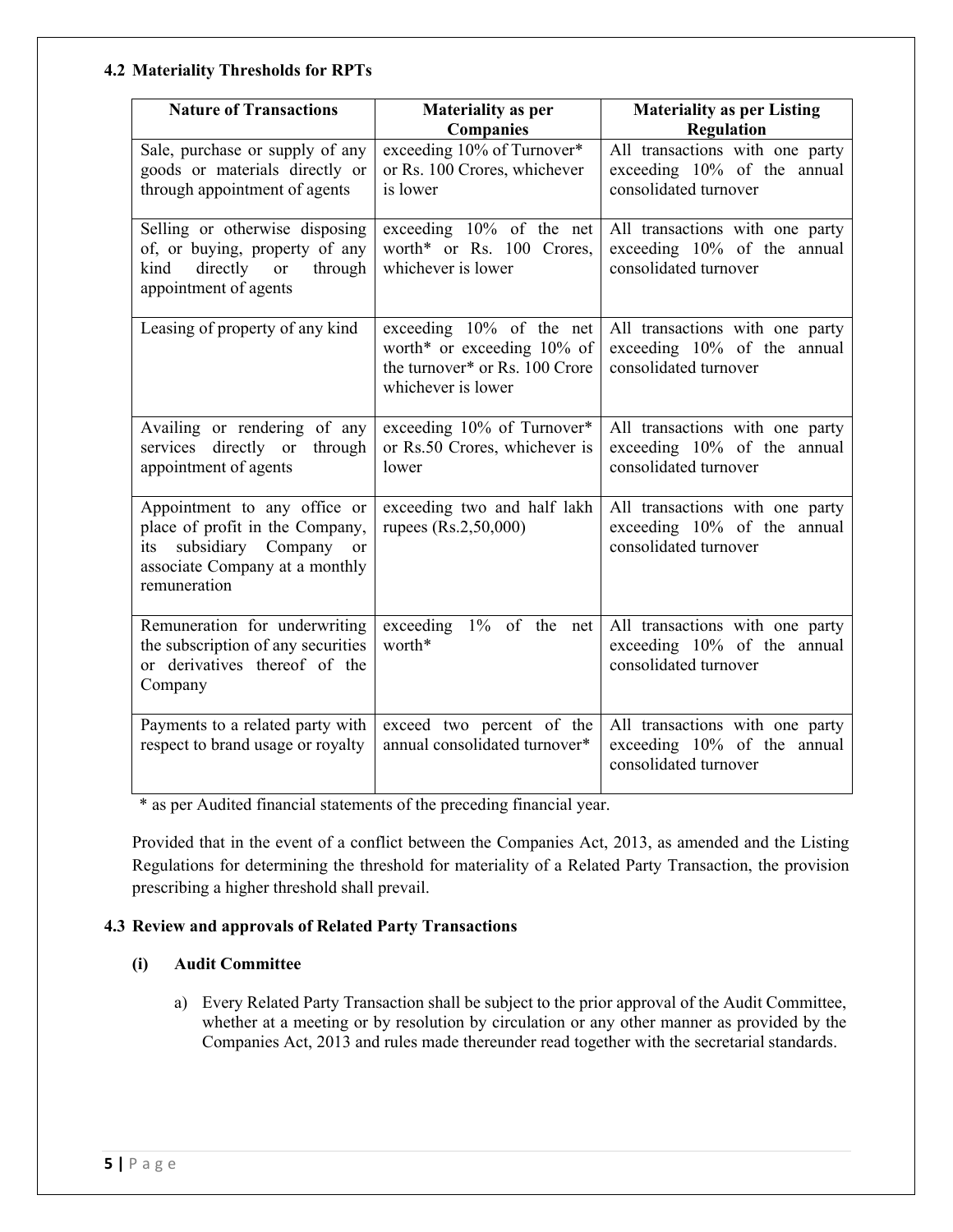Provided that the transactions entered into by the Company with its wholly owned subsidiary(ies) whose accounts are consolidated with the Company and placed before the shareholders at the general meeting for approval shall not require prior approval of the Audit Committee.

The Audit Committee may grant omnibus approval for Related Party Transactions proposed to be entered into by the Company which are repetitive in nature subject to compliance of the conditions contained in Listing Regulations and Companies Act, 2013 and Rules made thereunder, as amended from time to time.

The Committee shall also satisfy itself the need for such omnibus approval and that such approval is in the interest of the Company.

If any additional Related Party Transaction is to be entered by the Company post omnibus approval granted by the Audit Committee, then the Company shall present such transaction before the Audit Committee in its next meeting for its prior approval.

- b) The Audit Committee shall also review the statement of significant Related Party transactions submitted by management as per its terms of reference.
- c) Any member of the Committee who has a potential interest in any Related Party Transaction shall not remain present at the meeting when such Related Party Transaction is considered.
- d) To review a Related Party Transaction, the Committee shall be provided with the necessary information, to the extent relevant, with respect to actual or potential Related Party Transactions.
- e) The Audit Committee shall recommend the Related Party Transactions for approval of Board of Directors / Shareholders as per terms of this policy.

#### **(ii) Approval of the Board and the Shareholders**

The Board shall approve such Related Party Transactions as are required to be approved under Act and/or Listing Regulations and/or transactions referred to it by the Audit Committee.

- 1. In addition to the above, the following kinds of transactions with related parties shall also place before the Board for its approval:
	- a) Transactions in respect of which the Audit Committee is unable to determine whether or not they are in the ordinary course of business and/or at arm's length basis and decides to refer the same to the Board for approval;
	- b) Transactions which are in the ordinary course of business and at arm's length basis, but which in Audit Committee's view requires Board approval.
	- c) Material Related Party Transactions as well as Related Party Transactions requiring shareholders approval under Section 188 of the Companies Act, 2013 and Rules made thereunder, which are intended to be placed before the shareholders for approval.

Where any director is interested in any Related Party Transaction, such director shall not remain present at the meeting when Related Party Transactions is considered.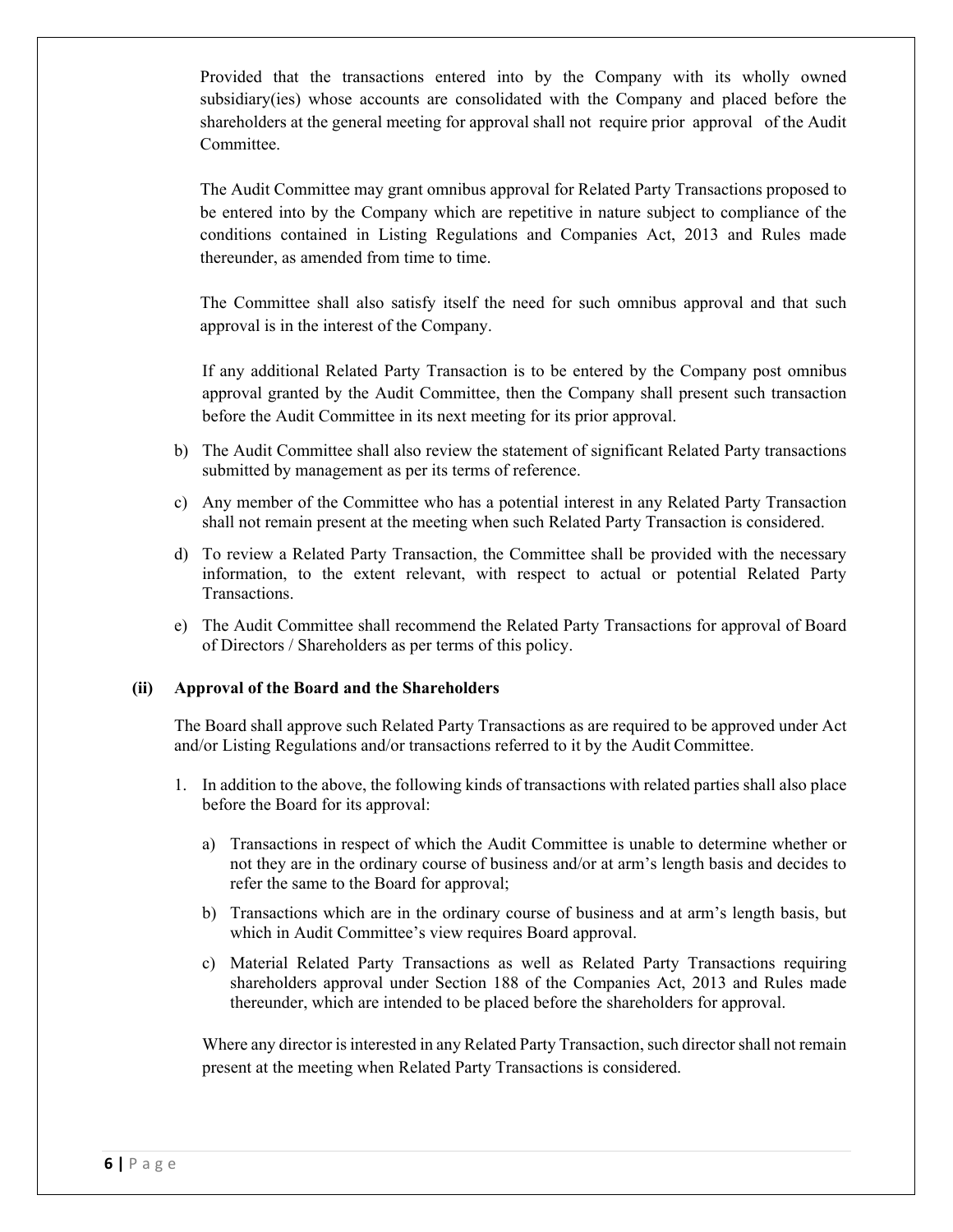Further, all such Related Party Transactions exceeding the threshold limits prescribed in the Act shall also require prior approval of shareholders of the Company and Related Party/ies shall abstain from voting on such resolution.

2. In Compliance with Listing Regulations, all the material Related Party Transactions shall require approval of shareholders and the Related Party/ies shall abstain from voting on such resolution.

Provided that the Material Related Transactions entered into by the Company with its wholly owned subsidiary(ies) whose accounts are consolidated with the Company and placed before the shareholders at the general meeting for approval shall not require approval of the shareholders.

In case the shareholders decide not to approve a Related Party Transaction, the Board/ Audit Committee, as appropriate, may direct additional actions including, but not limited to, immediate discontinuation or recession of the transaction, or modification of the transaction to make it acceptable to shareholders for approval.

### **4.4 Rules for Transactions with Related Parties which are in Ordinary Course of Business/ on arm's length except Specific Transactions**

Transactions with Related Parties which are in Ordinary Course of Business of the Company and on arm's length shall be periodically disclosed to the Audit Committee/Board.

The Responsible Person shall ensure that details of such transactions are brought to the notice of Chairman & Managing Director and /or any other person so authorized and discussed with the Board at the next following meeting, as may be required.

Transactions being entered into with the Related Parties even though being in the ordinary course of business of the Company shall satisfy the criteria of arm's length pricing. It shall be the responsibility of the Responsible Person to ensure that requisite evidence and documentation are made available to the Auditors/Audit Committee/Board, as may be required by them, to demonstrate that the transactions are conducted on arm's length basis.

### **4.5 Related Party Transactions not previously approved**

In the event the Company becomes aware of a Related Party Transaction with a Related Party that has not been approved under this Policy prior to its consummation, the matter shall be reviewed by the Committee. The Committee shall consider all of the relevant facts and circumstances regarding the Related Party Transaction, and shall evaluate all options available to the Company, including ratification, revision or termination of the Related Party Transaction. The Committee shall also examine the facts and circumstances pertaining to the failure of reporting such Related Party Transaction to the Committee under this Policy and shall take any such action it deems appropriate.

Where any contract or arrangement is entered into by a director or any other employee of the Company with a Related Party, without obtaining the consent of the Board or approval by a resolution in the general meeting, where required and if it is not ratified by the Board or, as the case may be, by the Shareholders at a meeting within three months from the date on which such contract or arrangement was entered into, such contract or arrangement shall be voidable at the option of the Board and if the contract or arrangement is with a Related Party to any director, or is authorized by any other director, the directors concerned shall indemnify the Company against any loss incurred by it.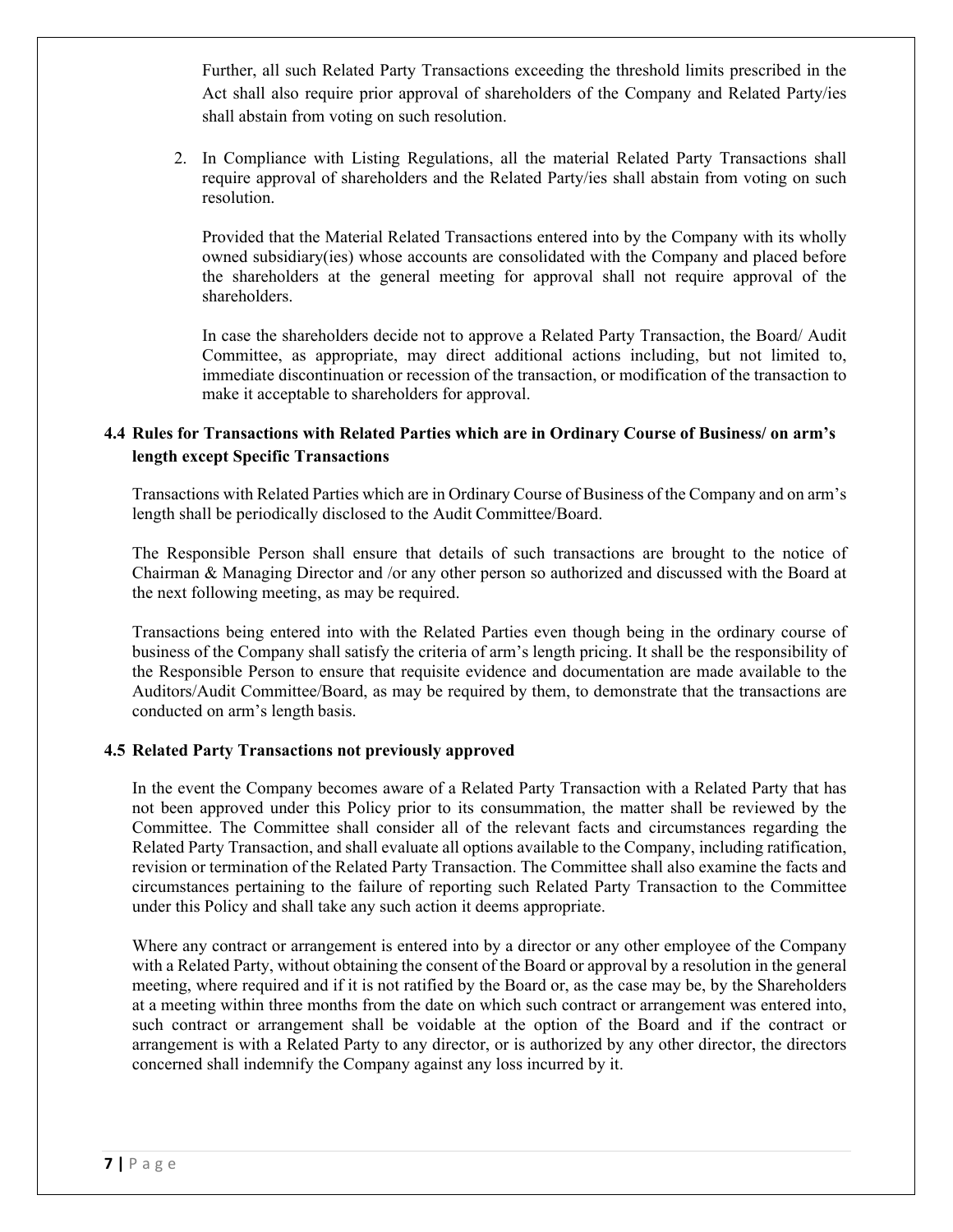In any case, where the Committee determines not to ratify a Related Party Transaction that has been commenced without approval, the Committee, as appropriate, may direct additional actions including, but not limited to, immediate discontinuation or rescission of the transaction. In connection with any review of a Related Party Transaction, the Committee has authority to modify or waive any procedural requirements of this Policy.

The Company may proceed against a director or any other employee who had entered into such contract or arrangement in contravention of this Policy for recovery of any loss sustained by it as a result of such contract or arrangement and shall take any such action, it deems appropriate.

### **5. Disclosures**

### **5.1 Registers**

The Company shall keep and maintain a register, maintained physically or electronically, as may be decided by the Board of Directors, giving separately the particulars of all contracts or arrangements to which this policy applies and such register is placed/taken note of before the meeting of the Board of directors.

Every director or key managerial personnel shall, within a period of thirty days of his appointment, or relinquishment of his office in other Companies, as the case may be, disclose to the Company the particulars relating to his/her concern or interest in the other associations which are required to be included in the register maintained. from the date on which such request is made upon the payment of such fee as may be specified in the articles of the Company but not exceeding ten rupees per page.

The register to be kept under this section shall also be produced at the commencement of every Annual General Meeting of the Company and shall remain open and accessible during the continuance of the meeting to any person having the right to attend the meeting.

The register shall be preserved permanently and shall be kept in the custody of the Company Secretary /Chief Financial Officer of the Company or any other person authorized by the Board for the purpose.

### **5.2 Records relating to Related Party/ Supporting documents**

### **a) Rent Agreement**

- (i) Copy of draft agreement.
- (ii) Quotation from a property dealer/ advisor in the area in which the property is located or a nearby area.
- (iii) If quoted prices are substantially lower / higher than existing, to seek second quotation.

### **b) Purchase/ sale of property**

- (i) Valuation reports from at least 2 independent valuers to ascertain Fair Market Value.
- (ii) Quotations from 2 independent property dealers/brokers.
- (iii) Draft copy of agreement to sell/Draft of proposed sale deed.
- (iv) Brief terms and conditions and justification of such transaction.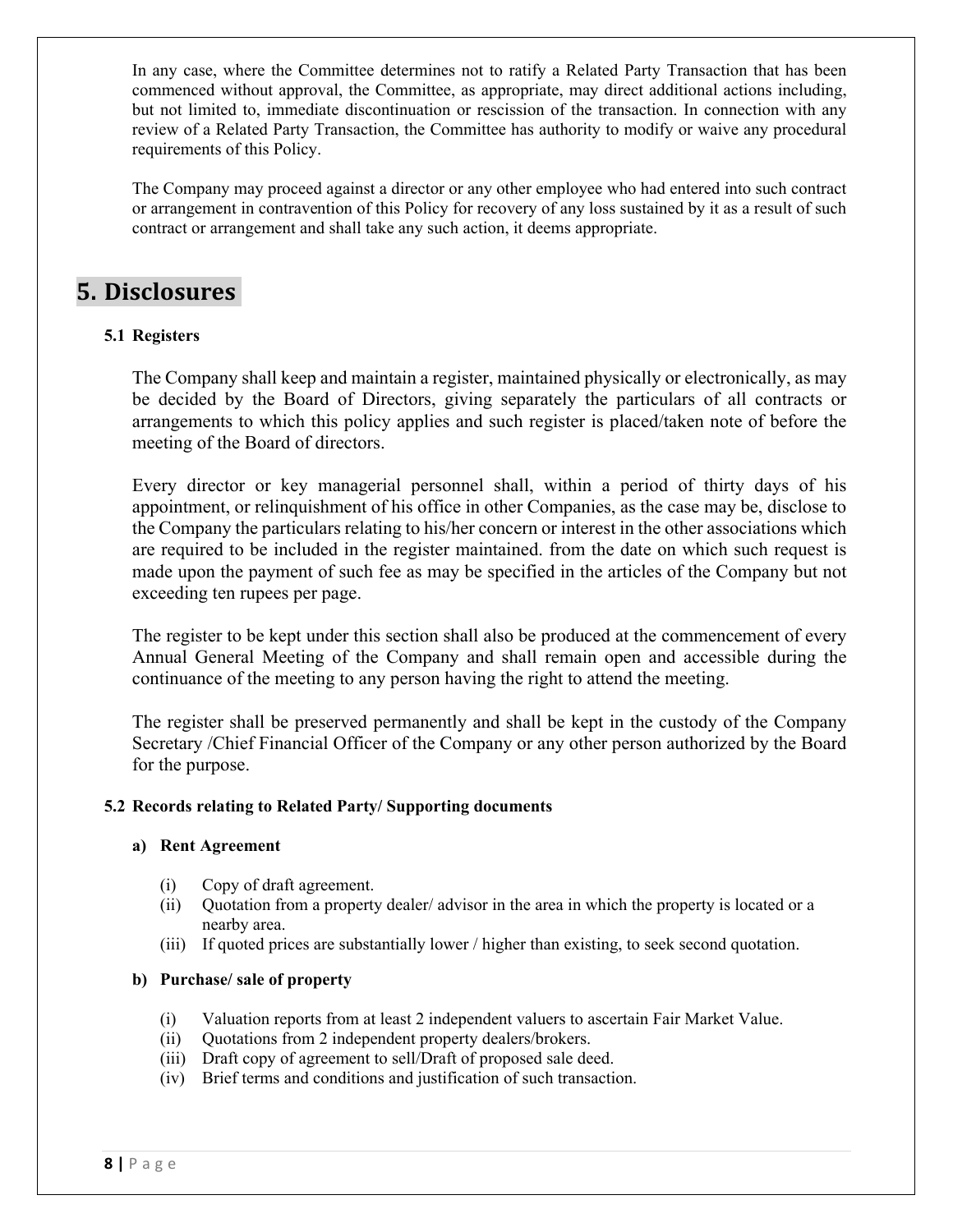#### **c) Purchase/sale of material, goods etc.**

- (i) Copy of agreements/Purchase Orders/correspondence exchanged/ letters of exchange / bills/ invoices etc.
- (ii) Invoices/ bills of similar transactions on same date or nearby date with un-related parties from the seller.
- (iii) Quotation from un-related service provider.

### **d) Availing/ Rendering Services**

- (i) Copy of Agreement/ MOU/ Correspondence etc.
- (ii) Supporting documents justifying the transaction on arms' length basis.

### **e) Loans/ Advances given or Taken**

- (i) Compliance of Section 185, 186 and other applicable provisions of the Companies Act, 2013
- (ii) Agreements
- (iii) Statutory approvals wherever required.
- (iv) Rate of Interest and justification for the same in view of nearest prevailing G-SEC rate for the term of the Loans/Advances (wherever applicable).

### **f) Subscription to shares/debentures/securities**

Valuation Report or documents justifying that subscription is done/received at a rate on which placement has been made/shall be made to an un‐related party.

### **g) Guarantee/ Securities**

- (i) Agreements.
- (ii) Compliance of Section 185, 186 and other applicable provisions of the Companies Act, 2013 and rules there under.
- (iii) Other documents justifying the same.

### **h) Other transactions**

Agreements or other supporting documents along with proper justification of the transaction being on arm's length basis in the ordinary course of business at a prevailing market rate.

### **5.3 Disclosures**

- 1. Details of all material transactions with Related Parties shall be disclosed quarterly along with the compliance report on corporate governance.
- 2 Disclosures with respect to Related Party Transactions shall be made as per applicable provisions of the Act and/or Listing Regulations.